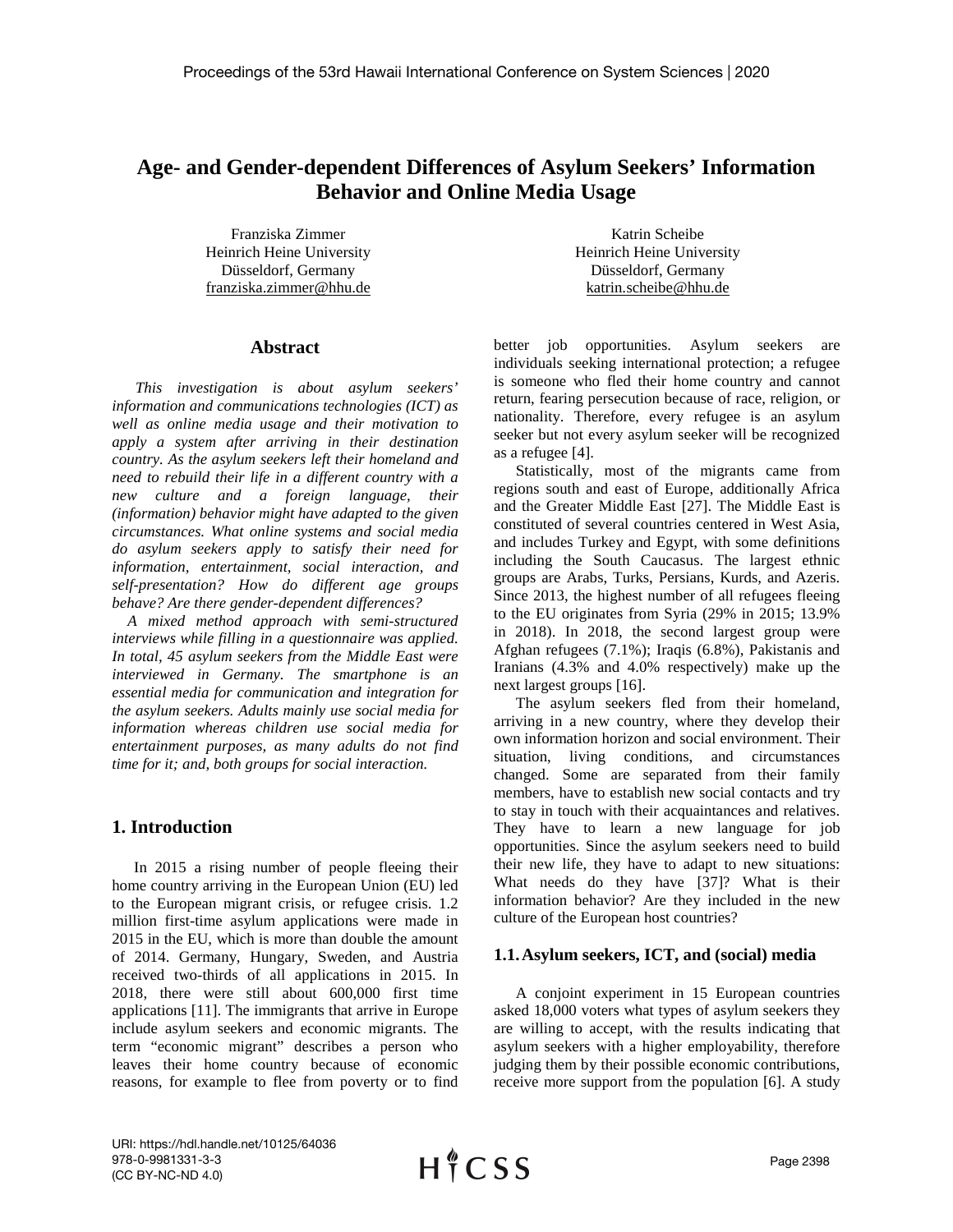[34] assessed the digital skills of refugees during job orientation in Germany. The authors concluded that targeted courses for those skills will be beneficial for refugees to make labor market integration easier. Information and communications technologies (ICT) play an important role in this, as those products and services (e.g. personal computers, smartphones, search engines, social media, messaging services) enable their users to search for, find, understand, and apply information. ICT skills to use digital technologies efficiently are a growing requirement for various occupations in the majority of countries [30]. Furthermore, refugees "use their mobile phones for interactions regarding social and financial issues; for business or work purposes; for education, divertissement, church, safety and advocacy purposes" [9:2166], as a study about urban refugees in South Africa highlights. Personal needs of the refugees make it difficult to separate themselves from their smartphones. Especially young migrants use their smartphones as a medium to participate with other youths locally and globally and to have a sense of refuge [29].

Another study focused on information practices of refugees and communication strategies in the integration process, however not in relation to ICT [25]. It was found that asylum seekers do receive necessary task-related information when arriving in a new country, in this case Sweden. Certainly, those asylum seekers in Sweden, are later left alone, since officers in the state agencies cannot provide personal guidance because of strict rules, impeding the acquisition of general orienting information and guidance. Different approaches are taken to help asylum seekers settle in their new countries with the use of technology [5,7,39] and applying HCI research in line with workshops to help researchers learn how to interact with asylum seekers [1]. Other research focused on an approach to use computer clubs in a Palestinian refugee camp to foster learning, social networks, and integration [2].

Research conducted on the integration of refugees in the Netherlands with the use of social media stresses the relevance for the acquisition of language and cultural competences. The refugees were able to build bonding and bridging social capital [3]. An additional investigation focused on the role of social media in the migration decision of refugees, meaning the information they gathered before and during migration to decide where they want to settle. Information that comes from existing social ties and is based on personal experience is considered to be most trustworthy [15].

# **1.2.Research framework**

 This is the gap our study fills. The presented investigation is about what information and communications technology (ICT) asylum seekers utilize, and what kind of social media and other online media they use when settling in a new country, in this case Germany.

 Case and Given [12:48] state, "context and situation are important concepts for information behavior research." In line with Pettigrew, Fidel, and Bruce [28:44] we define "information behavior" as "how people need, seek, give, and use information in different contexts, including the workplace and everyday living." Thus, our approach does not only consider information seeking and consumption behavior (as often found in information science), e.g., [13,21]) but information production and dissemination behavior as well. Wilson [38:49] also defines "information behavior" in a rather broad way: "Information Behavior is the totality of human behavior in relation to sources and channels of information, including both active and passive information seeking, and information use." Human information behavior is embedded in the users' "information horizons" [33] including the users' social contacts and networks (their social capital) as well as their concrete contexts and situations. As on social media and messaging services both, information production as well as information seeking and reception behavior, is always given, only this broad definition of information behavior is sufficient for our research.

 As media provide different kind of information, it also satisfies a variety of needs. The Uses and Gratifications Theory (U&GT) defines four central motives for people to apply different kinds of media in this case social media other online media, and messaging services: *information*, *entertainment*, *social interaction*, and *self-presentation* [24,10]. Information means the motive of giving or finding knowledge (including everyday information knowledge) [26]; personal identity is related to our motive to define our identity or to present ourselves (e.g., constructing an own Facebook page); entertainment comprises escaping from problems, relaxing, or filling time; social interaction is the motive to interact with other people and to maintain social capital. Users derive a sense of gratification when using the different forms of media, making this theory the basis for our research study: How do asylum seekers satisfy their needs for the different motivations? What kinds of online media, especially social media, do they apply?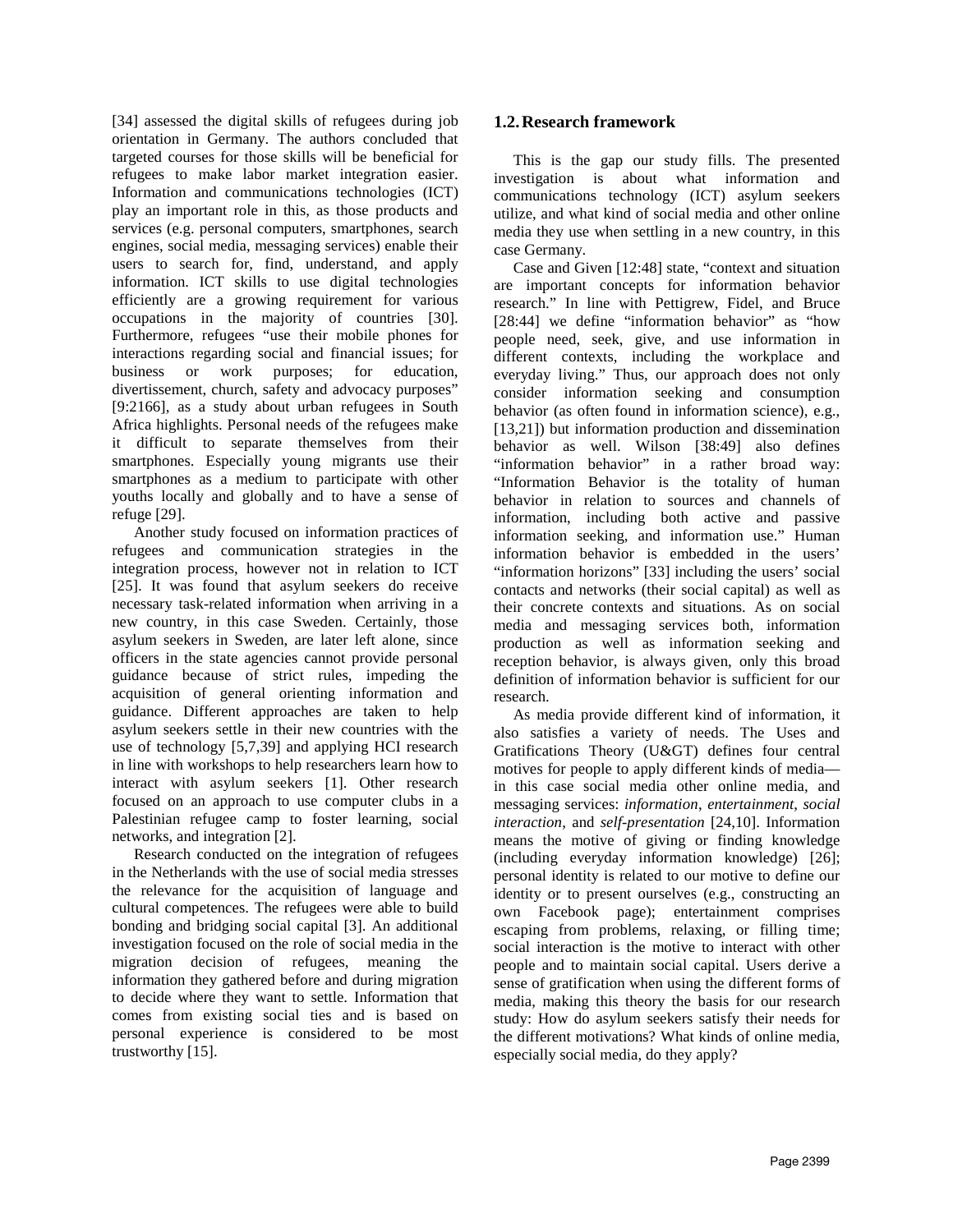Since Germany received the largest number of asylum applications for all years, including 2018 with around 161,931 first time asylum applicants and North Rhine-Westphalia being the Federal state (*Bundesland)* with the highest number as well (39,579; 24.4%), the research was conducted in this area. Most of the asylum seekers arriving in Germany 2018 originate from Syria (27.3%), Iraq (10.1%), Iran (6.7%), Nigeria (6.3%), Turkey (6.3%), and Afghanistan (6.1%) [17].

 As soon as migrants arrive in Germany, they have to report on seeking asylum in the country [18]. Then, the asylum seekers receive a proof of arrival (*Ankunftsnachweis*) which grants them access to state benefits. The Federal Office decides, based on the German Asylum Act (*Asylgesetz*) between four forms of protection: entitlement to asylum (Art. 16a of The Basic Law (*Grundgesetz*)), refugee protection (§ 3 of the Asylum Act), subsidiary protection (§ 4 of the Asylum Act), or a ban on deportation ( $\S$  60 V+VII of the Residence Act). In our study, all interviewees received the "entitled to asylum" status.

 Research about digital skills and information behavior as well as the social media usage of refugees and asylum seekers is still in its beginnings, especially in Germany [31], making this research necessary to understand asylum seekers application of ICT, their perceived skills, as well as their motivations to use (online) media. Studies suggest that the genders as well as generations behave on and use social media differently [8,19,23]. According to Joiner et al. [22] women use the internet and social media to get connected with other people and to communicate with them, whereas men use it for entertainment purpose respectively gaming. Looking at the user-generated content by gender, men are more likely to discuss public events (e.g. sports and politics) whereas women tend to share personal matters (e.g. family related) [36]. The United Nations High Commissioner for Refugees [35:16] reports about challenges of connecting refugee women and the elderly as they "are less likely to have access to mobile phones and the internet." Different generations were confronted with the internet and ICT in distinct stages of life and therefore had more or less the opportunity to adopt it to their everyday life [20].

 This study analyzes the differences of ICT and social media usage of refugees among the age and gender groups accordingly. All in all, we arrive at the following research questions:

**RQ1:** Can gender- and age-dependent differences in the application of ICT be observed?

**RQ2:** How do asylum seekers perceive their skills to accurately use ICT?

**RQ3:** What social media and other web services do asylum seekers apply to satisfy their needs for information, entertainment, social interaction, and selfpresentation? Are there gender- and age-dependent differences?

# **2. Methods**

As the analysis of asylum seekers' information behavior is a very current and highly topical research area, there is no established theory to illustrate the interrelationships between asylum seekers (including the aspects of gender and generation), their information behavior, and their ICT as well as media usage. Beside the data collection and data analysis, researchers are permanently required to conduct coding, due to the steady arrival of new data. Indeed, as there were new and unexpected data in the first interview round (in Dorsten), we added new aspects to our research questions and subsequently into the interview guide of the next interviews (in Düsseldorf, Moers, and Wesel).

To gather the necessary data and information, a mixed-method approach [14] was applied. For qualitative data, semi-structured face-to-face interviews were performed and quantitative data were collected with a questionnaire. First, different associations, institutions, and organizations as well as city governments in North-Rhine Westphalia were contacted as early contact points. It was recommended to interview asylum seekers from German language classes in order to properly communicate with them. We were able to interview a number of 25 adults in Dorsten and Düsseldorf aged between 21 and 55 years in November and December 2018 as well as in February 2019. All interview partners were attendees in German language courses of different levels (A1 (beginner) to C1 (proficiency)), who voluntary took part in our interviews. For asylum seekers who were not fluent enough in German yet, an Arabic native speaker was present. The interviews took around 15 to 30 minutes each. During the interviews, parents often mentioned their children using a specific service they were not using. Therefore, after a first analysis of the collected data, a second round of semi-structured interviews and filling in questionnaires was performed with 21 children and adolescents aged between 8 and 18 years. The procedure took place in April 2019 during a holiday care program for children of asylum seekers in Wesel and Moers. All children took part voluntarily in the interviews. If someone was not able to understand the interview-questions the children helped each other with the translation or there was the opportunity to speak English. In total, 45 people from Syria (N=23), Afghanistan (N=8), Turkey (N=5), Iraq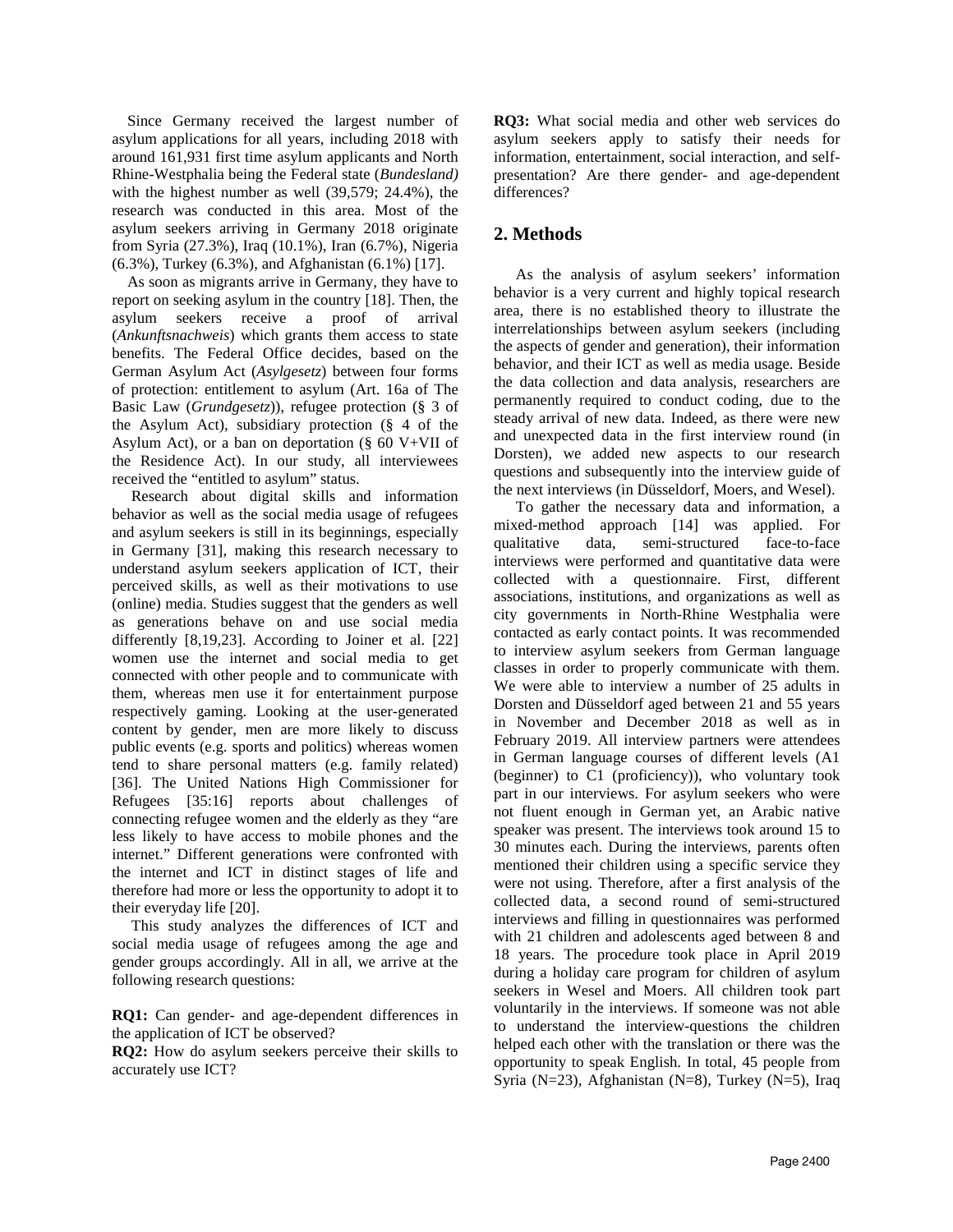(N=4), Iran (N=2), Azerbaijan (N=2), and Lebanon  $(N=1)$ , were interviewed. The questionnaire as well as the interview guides focused on the asylum seekers ICT and (social) media service usage in relation to the  $U>$  [10] and the summarized four central motives to use media by [24], which are information, entertainment, social interaction, and self-actualization. Self-actualization was transformed to self-presentation for producing content [32].

First, the interviewees were asked for demographics, their country of origin, age, gender, and educational level. They should also state what ICTs (smartphone, Internet, TV, laptop, tablet, PC) they are using and how they rate their skills to use ICT (especially their smartphone) and (online) media on a 5-point Likert-scale. Afterwards, a question asked what social media and messaging services (e.g. WhatsApp, Facebook, YouTube, Instagram, Twitter, Reddit, Live Streaming, TikTok) as well as further online media (news websites, online encyclopedias like Wikipedia) or ICT devices they are using to get information (knowledge). For the entertainment dimension, the interviewees were asked about which kind of social media (see above) and online media (e.g. Apps, streaming services like Netflix) they like to use for fun and relaxation. Social interaction means all kinds of contact with relatives, friends or even strangers on the Internet. Therefore, the participants were asked which social media or messaging services (see above) they use to get in contact with other people to satisfy their need for social connection. For the self-presentation aspect, the asylum seekers were asked on which social media and messaging systems they share pictures, videos, or postings and about their motives to produce online content.

The interviews were transcribed by the two researchers. For this research article, the texts had to be translated from German to English, whereby most sentences are reproduced analogously to their meaning because of the language deficit of the interview partners.

# **3. Results**

In our study, we interviewed 45 asylum seekers from the Middle East. First, some demographic data is presented, which is followed by the statistical analysis of the gender- and age-dependent differences regarding the applied ICT, as well as the perceived ability to handle those ICT. Furthermore, the gender- and agedependent differences regarding the motivations suggested by the Uses and Gratifications Theory were statistically analyzed applying SPSS.

As for the age distribution, two groups were formed: children and teens aged 19 and below (46.7%) as well as adults aged 20 and older (53.3%). This distribution matches the one of the first time asylum applicants in Germany, as around 44% of all applicants are less than 18 years old [16]. 28 (62.2%) of our participants were male and 17 (37.8%) female. 70% of all first time asylum applicants in Germany are male for the age group 14-34, and 59% for the age group 35- 64 [4], matching our distribution. Most of our participants came from Syria (51.1%), Afghanistan (17.8%), and Turkey (11.1%). As for the education of our participants, 17 (70.8%) of the adults had a high school diploma or higher education. Nine (42.9%) of the young participants are currently in primary school, eleven (47.6%) are in middle or high school, and two (9.5%) attend a vocational college.

## **3.1. Applied ICT and media**

Overall, the most used ICT products are the smartphone (95.6%) as well as the internet (95.6%), followed by the TV (88.9%). "I do not watch movies on television, most of the time I use my smartphone or laptop for it," explained one boy (IP26); "I prefer to use my smartphone instead of the computer, but I am not able to use all the functions on my smartphone that I want to use," claimed one girl (IP29). Another girl states (IP28) "what am I supposed to do on the notebook that I am not able to do on the smartphone?" highlighting the importance of smartphones for boys and girls, especially in contrast to other ICT like tablets, the TV, and PCs. Men and women seem to share this opinion: "Everything is on the smartphone; on YouTube, news, information, everything," explains one man (IP1). Another man (IP4) proclaims "you can do everything on your smartphone, why use something else." Other adults had conflicting thoughts about smartphones and media in general: "I don't have any free time to use media, I need the time to care for my children as well as learning German," as one father states (IP7). "When the kids are sleeping I am able to use my smartphone and have a little bit of free time" confirms a mother (IP14). One man (IP25) even contrasts: "In Syria, I played a lot with my smartphone, now, in Germany, I am not interested anymore." Laptops (46.7%) and the radio (42.2%) are utilized as well, whereas not as much. Ranking last, we find tablets (31.1%), landline telephones (24.4%), and the PC (17.8%). Here, one woman (IP10) states "I do have a tablet, but I do not use it."

**3.1.1. Gender-dependent differences.** Genderdependent differences regarding the use of ICT can be obtained from Table 1. More female (100%) than male (92.5%) participants apply smartphones and use the internet. PCs (male 21.4%, female 11.8%), laptops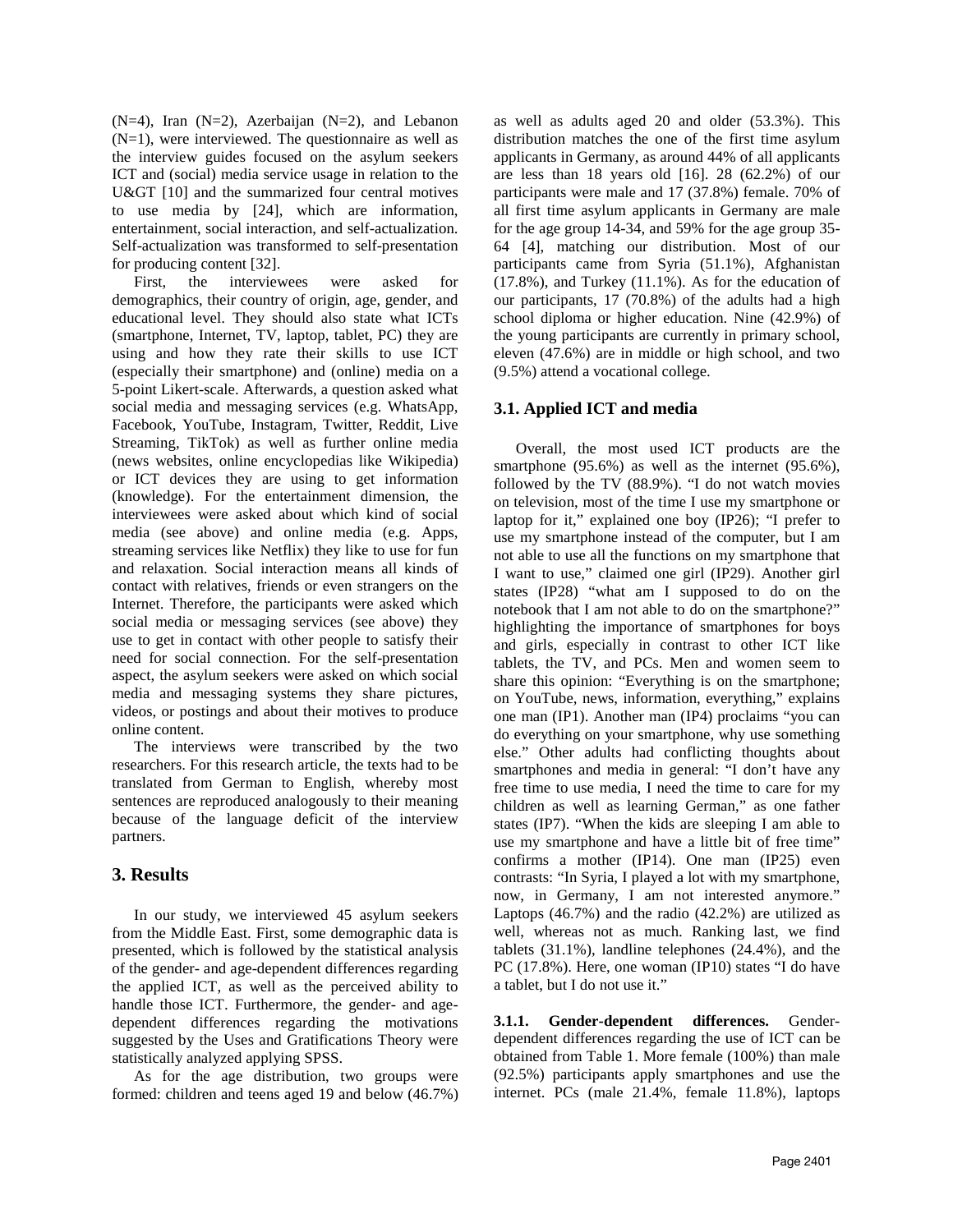(male 57.1%, female 29.4%) as well as tablets (male 39.3%, female 17.6%) are chosen more often by male participants.

| - - -<br>--- |                |                  |  |  |  |  |
|--------------|----------------|------------------|--|--|--|--|
| <b>ICT</b>   | Male<br>$N=28$ | Female<br>$N=17$ |  |  |  |  |
| Smartphone   | 92.9%          | 100%             |  |  |  |  |
| Internet     | 92.9%          | 100%             |  |  |  |  |
| TV           | 85.7%          | 94.1%            |  |  |  |  |
| Laptop       | 57.1%          | 29.4%            |  |  |  |  |
| Radio        | 39.3%          | 47.1%            |  |  |  |  |
| Tablet       | 39.3%          | 17.6%            |  |  |  |  |
| Landline     | 21.4%          | 29.4%            |  |  |  |  |
| PC           | 21.4%          | 11.8%            |  |  |  |  |

**Table 1. ICT and media usage of the genders**

**3.1.2. Age-dependent differences.** Considering the age-dependent differences of the application of ICT and media, a few differences can be observed (Table 2). More adults (100%) use smartphones than the younger ones (90.5%). If tablets (42.9%), PCs (23.8%) and laptops (57.1%) are concerned, they are preferred by the younger users in contrast to the older ones (tablet 20.8%, PC 12.5%, laptop 37.5%), even though they are losing importance for the children as well.

| <b>ICT</b> | Children<br>$N=21$ | <b>Adults</b><br>$N=24$ |
|------------|--------------------|-------------------------|
| Smartphone | 90.5%              | 100%                    |
| Internet   | 95.2%              | 95.8%                   |
| TV         | 90.5%              | 87.5%                   |
| Laptop     | 57.1%              | 37.5%                   |
| Radio      | 38.1%              | 45.8%                   |
| Tablet     | 42.9%              | 20.8%                   |
| Landline   | 23.8%              | 25.0%                   |
| PC         | 23.8%              | 12.5%                   |

#### **3.2. Perceived ability to use ICT and media**

 The participants were asked to rank their perceived ability to handle different ICT on a Likert-scale from 1 ("not able to") to 5 ("fully efficient"). The findings are displayed as Boxplots (Figure 1). It can be observed that boys and girls do not differ in their perception of their skills to use ICT (median of 4, IQR 2) with the lowest value being a 3. However, adult men and women do differ quite a bit in this regard. Men overall display greater confidence in their ability (median 4, IQR 2) with the lowest value at 3, whereas women are not as positive (median 3, IQR 2) with the lowest value at 2.



**Figure 1. Perceived skills to use ICT.**

#### **3.3. Social media, web services, and needs**

Moving on to the applied social media, other web services and the asylum seekers needs. In general, the (social) media services are employed to a big extent.

 Some restrictions were mentioned by the participants. As some services are inhibited or not as widely used in their home country, they did not adapt them. For example, "some services are restricted by the government in Iran, therefore new ones need to be developed," as one man (IP4) expresses.

Another man (IP23) discloses: "In Turkey, live streaming is not allowed, therefore I do not use it" and "we are not allowed to use Wikipedia in Turkey," "in Turkey, the younger generation does not use Facebook, only 'older people' are using it. It is different to Germany, here, you need to use Facebook when you are young." One boy (IP27) proclaims "my parents have restricted the functions on my smartphone. I am not able to use social media or to download apps from the Google Play Store. And even for YouTube, I am only allowed to use YouTube Kids."

Children and adolescents are using (social) media to find information and knowledge and to learn German. "I am even able to translate everything via Apps and to learn German via YouTube," one girl (IP28) tells us. It is also used as a tool for homework. "For my homework, I always use YouTube and Google," "I use YouTube to learn about school topics and for my homework," disclose a girl and a boy (IP33 and IP37 respectively). As for the adults, "information about jobs is most important," proclaims one woman (IP24). Another woman states "when there was war in my country I used Twitter to get information about the city I lived in" (IP3).

 Others are actively trying to avoid some form of knowledge. One woman explains (IP24): "I don't want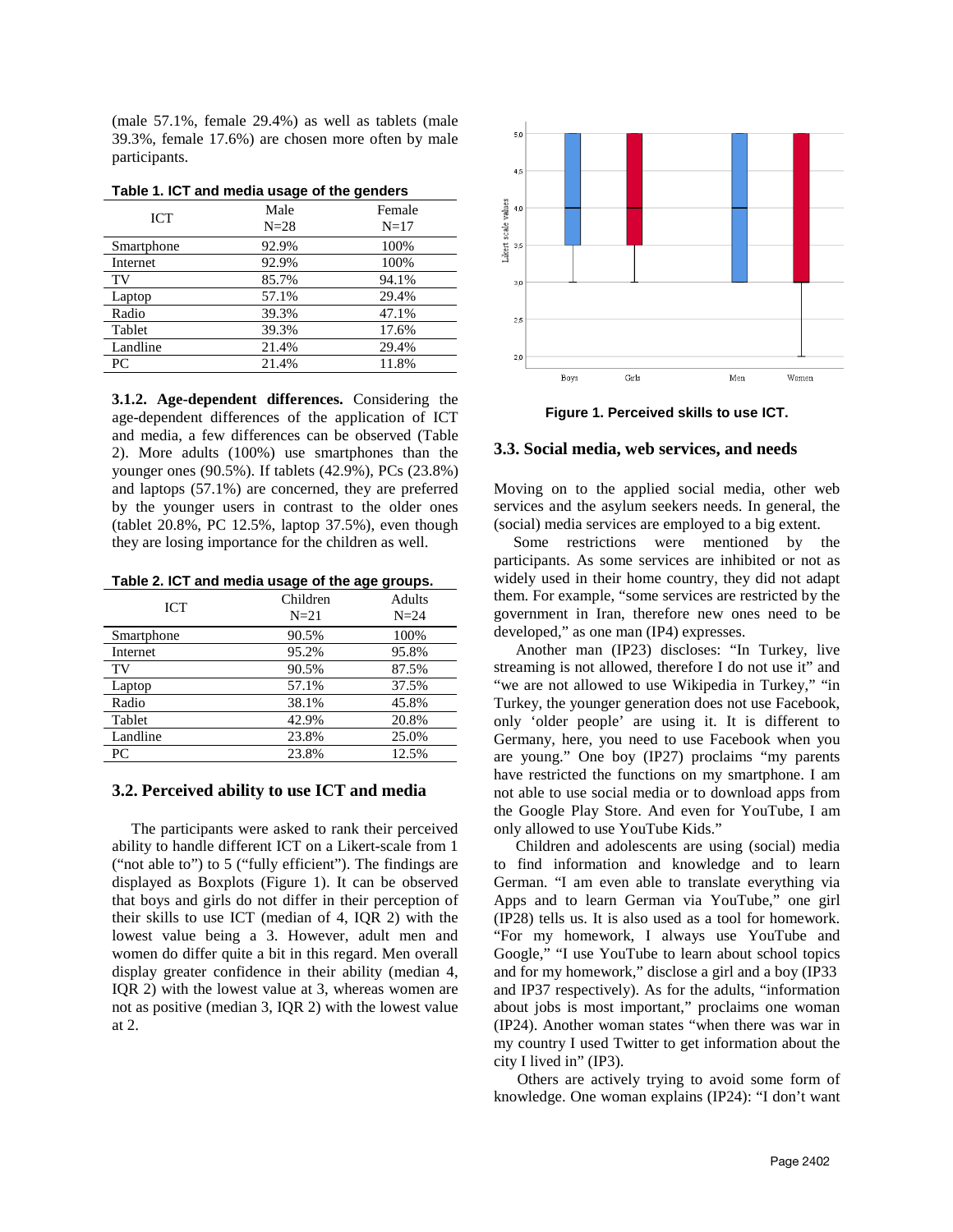| Web Service   | Information |          | Entertainment |          | Social Interaction |          | Self-Presentation |           |
|---------------|-------------|----------|---------------|----------|--------------------|----------|-------------------|-----------|
|               | Male        | Female   | Male          | Female   | Male               | Female   | Male              | Female    |
|               | $N=27$      | $N = 17$ | $N=28$        | $N=17$   | $N=27$             | $N=15$   | $N = 17$          | $N=15$    |
| WhatsApp      | 77.8%       | 88.2%    | 39.3%         | 64.7%    | 88.9%              | 88.9%    | 58.8%             | 60.0%     |
| YouTube       | 88.9%       | 70.6%    | 89.3%         | 88.2%    | $\Omega$           | 0        | 5.9%              | $\theta$  |
| Facebook      | 63.0%       | 58.8%    | 42.9%         | 41.2%    | 37.0%              | 50%      | 70.6%             | 40.0%     |
| Instagram     | 48.1%       | 35.3%    | 42.9%         | 23.5%    | 22.2%              | 11.1%    | 47.1%             | 26.7%     |
| Twitter       | 25.9%       | 5.9%     | 3.6%          | 0        | $\Omega$           | 5.6%     | 0                 | $\Omega$  |
| Reddit        | $\Omega$    | 0        | 3.6%          | $\Omega$ | $\Omega$           | $\Omega$ | $\Omega$          | $\Omega$  |
| Live Stream.  | 3.7%        | $\Omega$ | 7.1%          | $\Omega$ | 3.7%               | $\Omega$ | $\Omega$          | $\Omega$  |
| 9Gag          | NA          | NA       | $\Omega$      | 5.9%     | NA                 | NA       | <b>NA</b>         | <b>NA</b> |
| TikTok        | <b>NA</b>   | NA       | 25.0%         | 29.4%    | 7.4%               | 5.6%     | 29.4%             | 26.7%     |
| Snapchat      | NA          | NA.      | 0             | 17.6%    | 7.4%               | 16.7%    | 11.8%             | 20.0%     |
| Apps          | NA          | NA       | 75.0%         | 41.2%    | NA                 | NA.      | NA.               | NA        |
| Search Engine | 100%        | 88.2%    | NA.           | NA       | <b>NA</b>          | NA       | NA.               | NA.       |
| Website news  | 29.6%       | 29.4%    | NA.           | NA       | <b>NA</b>          | NA.      | <b>NA</b>         | NA        |
| Wikipedia     | 37.0%       | 17.6%    | NA            | NA       | NA                 | NA       | NA                | NA        |

**Table 3. Gender-dependent differences of motivations to use web services; Male N=28, Female N=17.**

to read, see, or hear about news from my home country—it hurts me," and "my home country is destroyed, so I am not looking for information and news about it," states one man (IP9). To observe the information critically is important: "For a good understanding about the news you always have to consider various news portals—Russian, US-American, and different European ones—because politics are opinion-forming," as one man (IP20) states. Another man (IP13) explains: "There are a lot of fake news on Facebook, you have to be careful about what you believe." Even social media traditionally used for social interaction is utilized to gather information: "I have many WhatsApp groups to stay up-to-date and to get information," reports one man (IP23). Other channels like YouTube are employed as well: "I'm using YouTube for everything, there is a lot of information on YouTube," and "YouTube is better than everything else, there are all information you will need," as two men (IP4 and IP7 respectively) explain.

Children like to use (social) media to entertain themselves; especially TikTok was mentioned in this context: "Making videos on TikTok is a lot of fun, but I do not show myself in the videos I make, they are always about other things," tells one boy (IP40). Another boy confirms (IP45): "Of course I use TikTok to make videos, but not about myself, I prefer to create them about other things." When it comes to adults and entertainment, one man states (IP25) "there is no time for entertainment." A sentiment shared by other asylum seekers, as was outlined before.

Social media plays an important role for social interaction and staying in contact with family and friends from Germany as well as their home country. "With my friends and family I can share all my experiences via WhatsApp, I can send them pictures of my whole day," proclaims one girl (IP33).

One boy tells us (IP40) "my grandmother lives in Syria; we are writing and talking via Facebook." For some adults, this is the only priority when it comes to social media: "I deleted all my social media accounts except WhatsApp to stay in contact with my family and friends," as one woman (IP24) emphasizes. One man (IP1) says "sometimes we are talking with video calls or audio calls via WhatsApp." For others, social media lost its appeal: "I used to interact on a lot of different social networking services, but since I am in Germany, I do not," explains one man (IP20).

Concerning self-presentation, the children use it also as a medium to interact with other people. A boy (IP34) says "I upload pictures on Instagram and Facebook to show everybody what I am doing and to get in contact with new people." One girl states "I post things on Facebook and WhatsApp, it is fun and leads to conversations with others" (IP36). Another girl (IP42) also mentions "I make my own videos on TikTok where I am singing. It is a lot of fun and my friends like it." Regarding self-presentation and adults, a woman (IP15) expresses: "On WhatsApp, Facebook, and Instagram I upload pictures, so people who know me see all the news about my life and it is fun." "Posting things online and self-presentation is a lot of fun," confirms one man (IP21). Self-presentation is also a form of distributing good news. A father (IP25) told us "I share posts online to tell everyone that my family is fine and that we are all spending time together. It makes me happy."

**3.3.1. Gender-dependent differences**. The applied social media and other web services in order to satisfy the different needs according to the Uses and Gratifications Theory can be observed in Table 3 for the gender-dependent differences.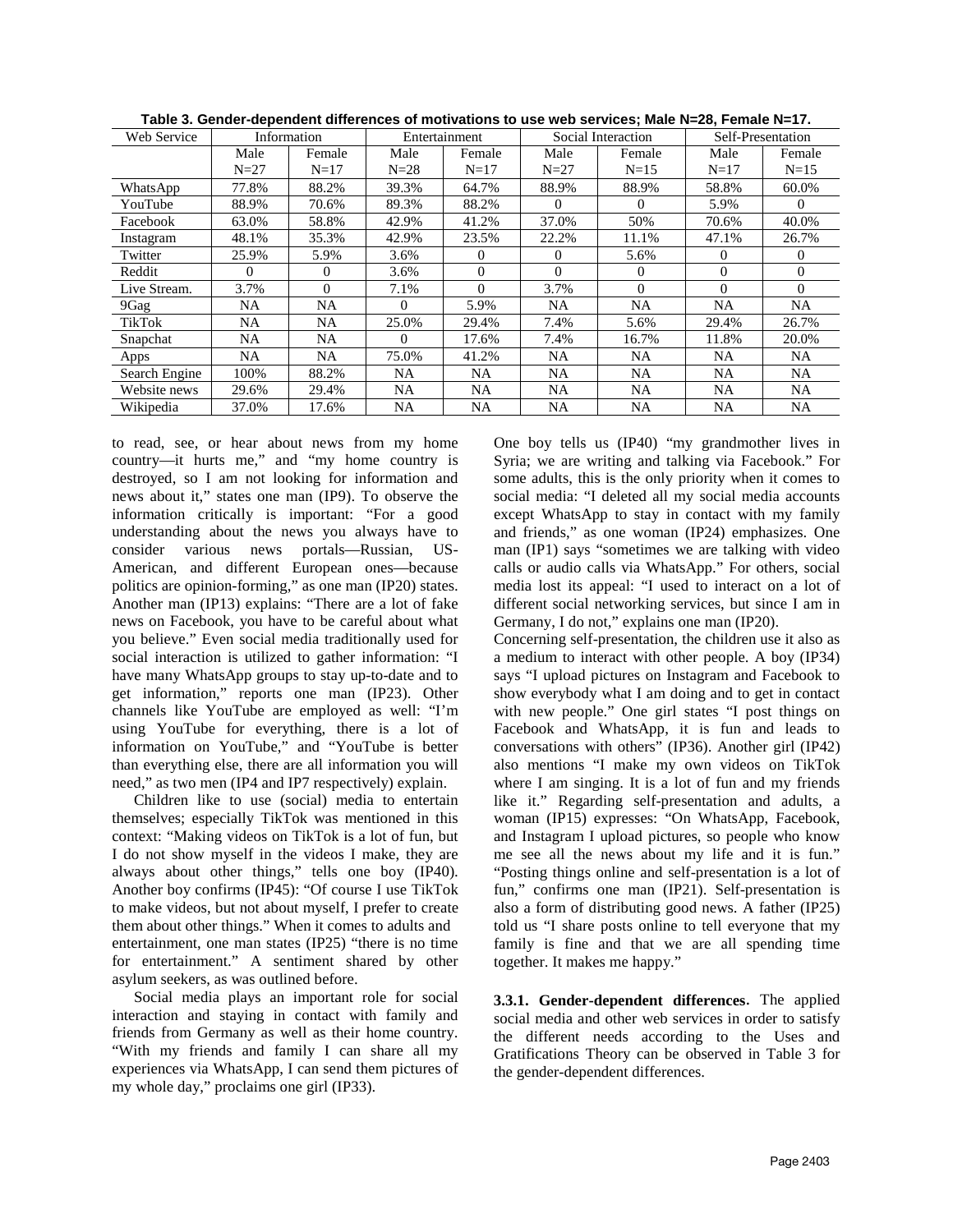| Web Service   | Information |              | Entertainment |          | Social Interaction |          | Self-Presentation |           |
|---------------|-------------|--------------|---------------|----------|--------------------|----------|-------------------|-----------|
|               | Young       | Adult        | Young         | Adult    | Young              | Adult    | Young             | Adult     |
|               | $N=20$      | $N=24$       | N=21          | $N=24$   | $N=19$             | $N=24$   | $N=13$            | $N=19$    |
| WhatsApp      | 80.0%       | 83.3%        | 33.3%         | 62.5%    | 75.0%              | 100%     | 53.8%             | 63.2%     |
| YouTube       | 75.0%       | 87.5%        | 90.5%         | 87.5%    | $\Omega$           | $\Omega$ | 7.7%              | $\Omega$  |
| Facebook      | 40.0%       | 69.2%        | 14.3%         | 66.7%    | 15.0%              | 62.5%    | 23.1%             | 78.9%     |
| Instagram     | 35.0%       | 50.0%        | 38.1%         | 33.3%    | 5.0%               | 25.0%    | 38.5%             | 36.8%     |
| Twitter       | 10.0%       | 25.0%        | 0             | 4.2%     | 0                  | 4.2%     | $\overline{0}$    | $\Omega$  |
| Reddit        | $\Omega$    | $\mathbf{0}$ | $\theta$      | 4.2%     | $\Omega$           | $\Omega$ | $\overline{0}$    | $\Omega$  |
| Live Stream.  | 5.0%        | $\mathbf{0}$ | 9.5%          | $\Omega$ | $\Omega$           | 4.2%     | $\Omega$          | $\Omega$  |
| 9Gag          | NA          | NA           | 0             | 4.2%     | NA                 | NA       | NA                | NA        |
| TikTok        | NA          | NA           | 42.9%         | 12.5%    | 5.0%               | 8.3%     | 46.2%             | 15.8%     |
| Snapchat      | NA          | NA           | 9.5%          | 4.2%     | 10.0%              | 8.3%     | 30.8%             | 5.3%      |
| Apps          | NA          | NA.          | 90.5%         | 37.5%    | NA.                | NA       | NA.               | NA.       |
| Search Engine | 95.0%       | 95.8%        | NA.           | NA       | NA                 | NA       | NA                | <b>NA</b> |
| Website news  | 5.0%        | 50.0%        | NA.           | NA       | NA                 | NA       | <b>NA</b>         | <b>NA</b> |
| Wikipedia     | 25.0%       | 33.3%        | NA            | NA       | NA                 | NA       | <b>NA</b>         | <b>NA</b> |
| Netflix       | NA          | NA           | 33.3%         | 20.8%    | NA                 | NA       | NA                | NA        |

**Table 4. Age-dependent differences of motivations to use web services; Young N=22, Adult N=24.**

 Regarding the need for information, all female and almost all male interviewees are in need of them (96.4%). Overall, search engines (m 100%, f 88.2%), YouTube (m 88.9%, f 70.6%), as well as WhatsApp (m 77.8%, f 88.2%) are used the most often to get information.

The male participants use Facebook (63.0%), Instagram (48.1%), Twitter (25.9%), and live streaming services (3.7%) more than the female ones.

All participants like to use some kind of (social) media to entertain themselves. YouTube is the most applied social media service by both groups (m 89.3%, f 88.2%). For female participants, they like to use WhatsApp (64.7%) and Snapchat (17.6%) and therefore interaction with others as a form of entertainment much more than male users (WhatsApp 39.3%, Snapchat 0%). For the male participants, they are the only ones that use Twitter (3.6%), Reddit (3.6%), and Live Streaming (7.1%) for entertainment purposes. They also use Apps as, for instance, games (75.0%) much more than female participants (41.2%).

Social interaction is sought by all female participants and almost all male participants (96.4%). WhatsApp is used the most often by both genders (m 88.9%, f 88.9%). Female participants are more inclined to use Facebook (50.0%), Twitter (5.6%), and Snapchat (16.7%) for social interaction in contrast to the male participants (Facebook 37.0%, Twitter 0%, Snapchat 7.4%). The male participants use Instagram (22.2%) and Live Streaming (3.7%) more than the female interviewees.

If the self-presentation aspect is concerned, more female (88.2%) than male participants (60.7%) are interested in it. Most of the male participants like to use Facebook (70.6%) and WhatsApp (58.8%) to present themselves.

Female participants prefer WhatsApp (60.0%) overall. More male participants apply Instagram (47.1%) and YouTube (5.9%) than the female interviewees (Instagram 26.7%, YouTube 0%) for self-presentation.

**3.3.2. Age-dependent differences**. Differences for the applied social media and web services to satisfy the four needs suggested by the U&GT can be identified for the two age groups (Table 4).

All of the older users (100%) and almost all younger users (95.2%) search for information on the internet. Most of the interviewees like to use search engines to find information (children 95.0%, adults 95.8%). Significantly more adults (50.0%) visit news websites to gather information than the younger ones (5.0%). When looking at social media, the older participants also employ YouTube (87.5%), Instagram (50.0%), and Twitter (25.0%) more, especially Facebook (69.2%). Live streaming is only used by the young participants (5.0%).

If the motivational factor entertainment is concerned, all participants want to satisfy this need by using social media or web services. YouTube is the preferred medium for both groups overall (young 90.5%, adults 87.5%), but also gaming Apps for the youngest users (90.5%) with a significant difference. WhatsApp (62.5%), Twitter (4.2%), and Reddit (4.2%) are more used by adults, as the younger ones do not use Twitter or Reddit at all. Live Streaming is only applied by the younger users (9.5%), and especially TikTok (42.8%) is favored by the younger participants.

Social interaction is sought by all adults and almost all children and adolescents (90.5%) on social media. The most applied service is WhatsApp for both groups (young 75.0%, adults 100%), but is preferred by adults. Adults also use live streaming services (4.2%), TikTok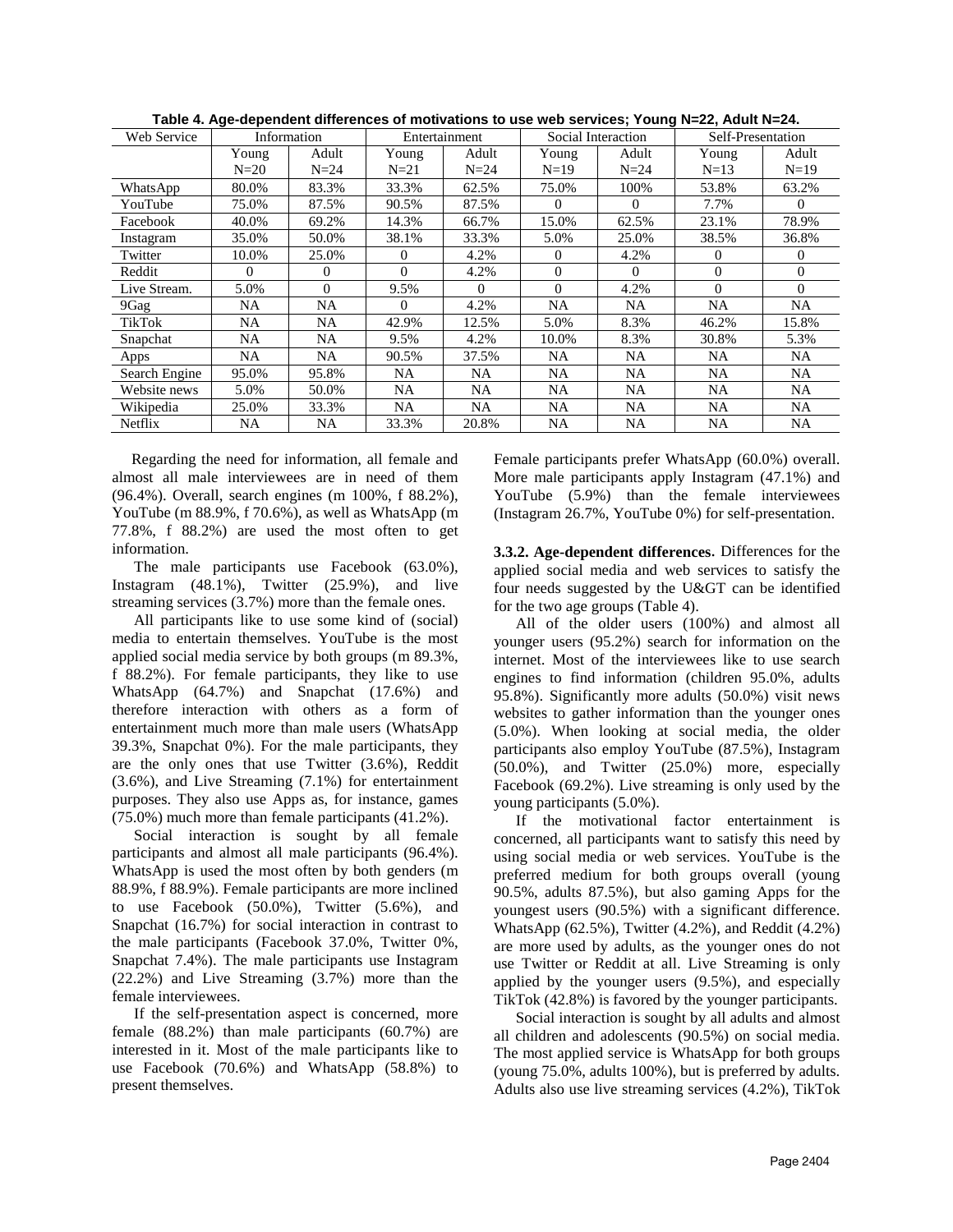(8.3%), Twitter (4.2%), Instagram (25.0%), and especially Facebook (62.5%) more often to interact with others.

To present oneself is important for 61.9% of the children or adolescents and to 79.2% of the adults. Here, Facebook is used the most often by adults (78.9%); however, WhatsApp (53.8%) is applied more often by the younger participants. The latter also like to use Snapchat (30.8%) and TikTok (46.2%) for this matter.

## **4. Discussion and limitations**

The results of this study offer insight into the ageand gender-dependent differences of asylum seekers' ICT and online media usage (RQ1), their perceived skills to use ICT (RQ2), and their motives to apply (social) media (RQ3) after their arrival in Germany. For this purpose, semi-structured interviews and a survey were conducted. 45 participants from the Middle East were interviewed. Most of the participants use a smartphone, the internet, and the TV. For nearly all children the smartphone replaces many other ICTs, they are watching movies on it like they normally did on television, they even look up information and can do all the things on their smartphone instead of using a notebook or computer. Some younger children got restrictions from their parents and are not even allowed to own a smartphone. When it comes to the perceived ability to interact with ICT, children in general had higher confidence than adults.

Adults, men and women alike, often mentioned that they do not have free time, in contrast to back in their home country, to use their smartphones or (social) media anymore, since they are busy learning German, searching for a job, and caring for their children which has priority for them. The results showed that all adults do utilize (social) media in their free time for entertainment, social interaction, and to find information, but not to which extend. But it is safe to assume from the interviews that they do not use it for many hours a day. This is in stark contrast to a study conducted with asylum seekers in the Netherlands. They mentioned that "the average amount of time spent on social media was seven hours per day. […] Prior to their arrival in the Netherlands, participants from Syria reported using less social media due to their busy working schedules in their homeland" [3:1595f.]. This should be investigated further. Why does the application of social media differ this much for asylum seekers in two neighboring countries (Germany and the Netherlands)?

The governments of a few asylum seekers' home countries prohibit the usage of social media services and restrict the information on news portals and online information systems, therefore these services were also not adapted since arriving in Germany.

Although many of the adult asylum seekers are interested in information about their home country, some reported about the bad conditions, that there is sometimes no chance to get in contact with relatives and acquaintances, and that they do not want to get information or news about it. A few of the interviewed adult participants had a critical point of view about online information in general and about knowledge from social media systems, which is a sentiment shared by other asylum seekers [3]. Nonetheless, information is often sought after with the use of search engines, WhatsApp, and YouTube. This can be explained as "information" also includes details about the wellbeing of relatives, information from other asylum seekers about jobs, integration and so on, which can be satisfied with messaging services. For adults, this also includes Facebook and news websites. The interviewed children often mentioned the usage of web-based systems, the search engine Google, the video-sharing platform YouTube or WhatsApp groups for doing their homework and finding information for it. When it comes to entertainment, YouTube is a central system, for consuming music and movies, for all age groups and genders. TikTok was highly favored among the boys and girls, as well as different gaming apps, but more by the male participants. Surprisingly, selfpresentation e.g. posting pictures or short videos of oneself, for example on Instagram or especially TikTok, is a form of social interaction for a few boys and girls. The older interviewees share pictures to show their family members in their home country how they experience their new life in Germany. The importance of smartphones and social media to stay in contact with family was emphasized in other studies as well [3,29].

Overall, Facebook and Twitter do not have a significant status for children and adolescents. This can be attributed to a general trend in social media usage, as younger users are adapting to new services and abandon the traditional ones [20].

Some limitations of this study should be discussed. First, the interview citations do not reflect the opinion of all asylum seekers, even of all interview participants, of course, but sometimes, a few trends or the general mood could be detected. For a statistical analysis, the number of participants is rather small, but helped us to gain first insights into the (social) media and ICT usage.

For future research, it will be interesting to see if the social media usage of asylum seekers changes or adapts to the behavior of German residents, or if there are any differences even. In contrast to Germany, countries' immigration offices use social media in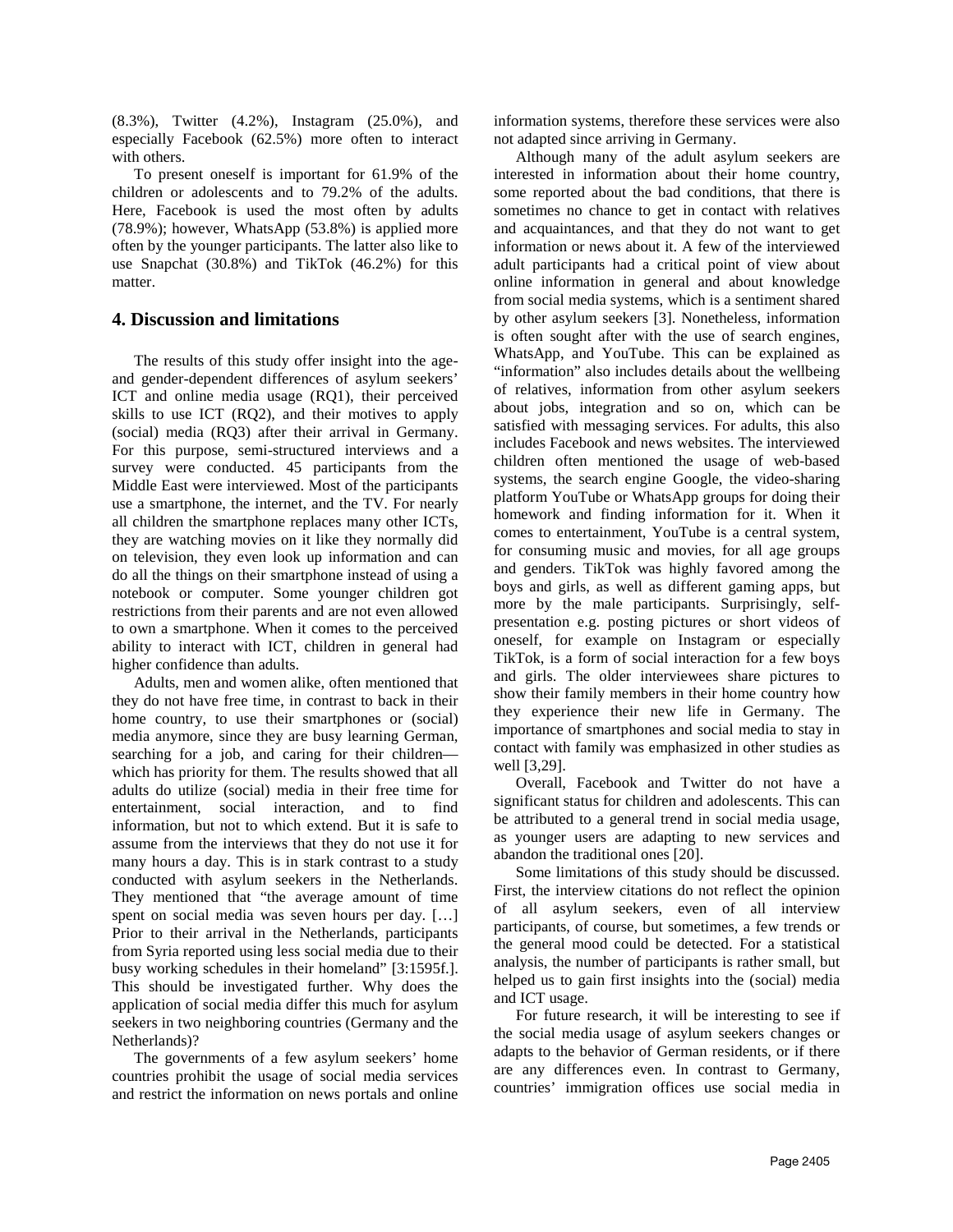order to help the asylum seekers to integrate into society [3]. Furthermore, research should determine what kind of information asylum seekers need and are searching for on (social) media. Some participants also stated that they do have difficulties integrating into the German society since it is not easy to establish contact with Germans, due to language barriers, time constraints, but also, to the German nature and attitude. This sentiment was shared by asylum seekers even in the Netherlands: "For me…what I notice is that Dutch people like refugees. There is no racism in the Netherlands. In Germany and Sweden, the case is different, refugees are suffering there" [3:1597]. Surely, Germany offers many different initiatives for asylum seekers to integrate into society and establish contact with German people, but still, this point of view tells an aspect of a different story. The smartphone plays an essential part in immigration and integration, as the asylum applicants can translate, search for information and stay in contact with relatives through the medium. Hopefully, this research is a first step into the direction to help asylum seekers and their integration into a new life.

**Acknowledgements.** We want to thank Mohamed Abdillah for his translations before and during the interviews. Special thanks to Rasia Haji and her help in getting into contact with the AWO, and thanks to the AWO in Wesel and Moers for letting us interview the refugee children.

## **5. References**

[1] K. Aal, A. Weibert, R. Talhouk, V. Vlachokyriakos, K. Fisher, and V. Wulf, "Refugees & technology: Determining the role of HCI research", in *Proceedings of GROUP' 18,* ACM, NY, 2018, pp. 362-364.

[2] K. Aal, G. Yerousis, K. Schubert, D. Hornung, O. Stickel, and V. Wulf, "Come\_in@palestine: Adapting a German computer club concept to a Palestinian refugee camp" in *Proceedings of the 5th ACM international conference on Collaboration across boundaries: culture, distance & technology*, ACM, NY, 2014, pp. 111-120.

[3] A. Alencar, "Refugee integration and social media: a local and experiential perspective*", Information, Communication & Society*, 21(11) 2017, pp. 1588-1603.

[4] Amnesty International, What's the difference between a refugee and an asylum seeker? *Amnesty.org*. [https://www.amnesty.org.au/refugee-and-an-asylum-seeker](https://www.amnesty.org.au/refugee-and-an-asylum-seeker-difference/)[difference/](https://www.amnesty.org.au/refugee-and-an-asylum-seeker-difference/)

[5] R. Aylett, M. Kriegel, M.Y. Lim, J. Dias, K. Leichtenstern, W.C. Ho, and P. Rizzo, "ORIENT: Interactive agents for stage-based role-play", in *Proceedings of The 8th International Conference on Autonomous Agents and Multiagent Systems – Volume 2*, IFAAMAS, Richland, 2009, pp. 1371–1372

[6] K. Bansak, J. Hainmueller, and D. Hangartner, "How economic, humanitarian, and religious concerns shape European attitudes toward asylum seekers", *Science*, 54(6309), AAAS, Washington, D.C., 2016, pp. 217-222.

[7] J. Baranoff, R. Israel Gonzales, J. Liu, Yang, and J. Zheng, "Lantern: Empowering refugees through communitygenerated guidance using near field communication" in *Proceedings of the 33 Annual ACM CHI'15,* ACM, NY, 2015, pp. 7–12.

[8] V. Barker, "Older adolescents' motivations for social network site use: The influence of gender, group identity, and collective self-esteem", *CyberPsychology & Behavior*, Mary Ann Liebert, Inc., New York, 12(2), 2009, pp. 209-213.

[9] K. Bisimwa, I. Brown, and K. Johnston, "Mobile phone use by urban refugees in South Africa: Opportunities and challenges", in *Proceedings of HICSS 2018,* IEEE Society, Washington, D.C., 2018, pp. 2161-2170.

[10] Blumler, J.G., and E. Katz, *The uses of mass communications: Current perspectives on gratifications* research, Sage, Newbury Park, 1974.

[11] Bourgeais, V., and Juchno, P., "Asylum in the EU member states", Eurostat Newsrelease, 44, 2017, 6 pp.

[12] Case, D.O., and L.M. Given*, Looking for information. A survey of research on information seeking, needs, and behavior*, 4th ed., Emerald, Bingley, 2018.

[13] Cole, C., *Information need. A theory connecting information search to knowledge formation*, Information Today, Medford, 2012.

[14] J.W. Cressweel, V.L. Plano Clark, M.L. Gutmann, and W.E. Hanson, "Advanced mixed methods research design", in *Handbook of mixed methods in social & behavioral research*, Sage, Thousand Oaks, CA, 2003, pp. 209-240.

[15] R. Dekker, G. Engbersen, J. Klaver, and H. Vonk, "Smart refugees: How Syrian asylum migrants use Social Media information in migration decision making", *Social Media+Society*, 4(1), Sage, Thousand Oaks, 2018, pp. 1-11.

[16] Eurostat, Asylum statistics. https://ec.europa.eu/eurostat/statistics-

explained/index.php/Asylum\_statistics#First-

time\_applicants:\_581\_thousand\_in\_2018

[17] Federal Office for Migration and Refugees, Aktuelle Zahlen zu Asyl, Ausgabe: Dezember 2018 [Current data on asylum, edition: December 2018].

[18] Federal Office for Migration and Refugees, *The stages of the German asylum procedure*, BAMF, Nuremberg, 2019.

[19] K.J. Fietkiewicz, E. Lins, K.S. Baran, and W.G. Stock, "Inter-generational comparison of social media use: Investigating the online behavior of different generational cohorts", in *Proceedings of HICSS 2016,* IEEE, Washington, DC, 2016, pp. 3829-3838.

[20] K.J. Fietkiewicz, E. Lins, and A. Budree, "Investigating the generation- and gender-dependent differences in social media use: A cross-cultural study in Germany, Poland and South Africa", in: *Meiselwitz G. (ed.) SCSM 2018*, Springer, Cham, 2018, pp. 183-200.

[21] K.E. Fisher, and H. Julien, "Information behavior", *Annual Review of Information Science and Technology*, 43, 2009, pp 317-358.

[22] R. Joiner, J. Gavin, J. Duffield, M. Brosnan, C. Crook, A. Durndell, P. Maras, J. Miller, A.J. Scott, P. Lovatt.: